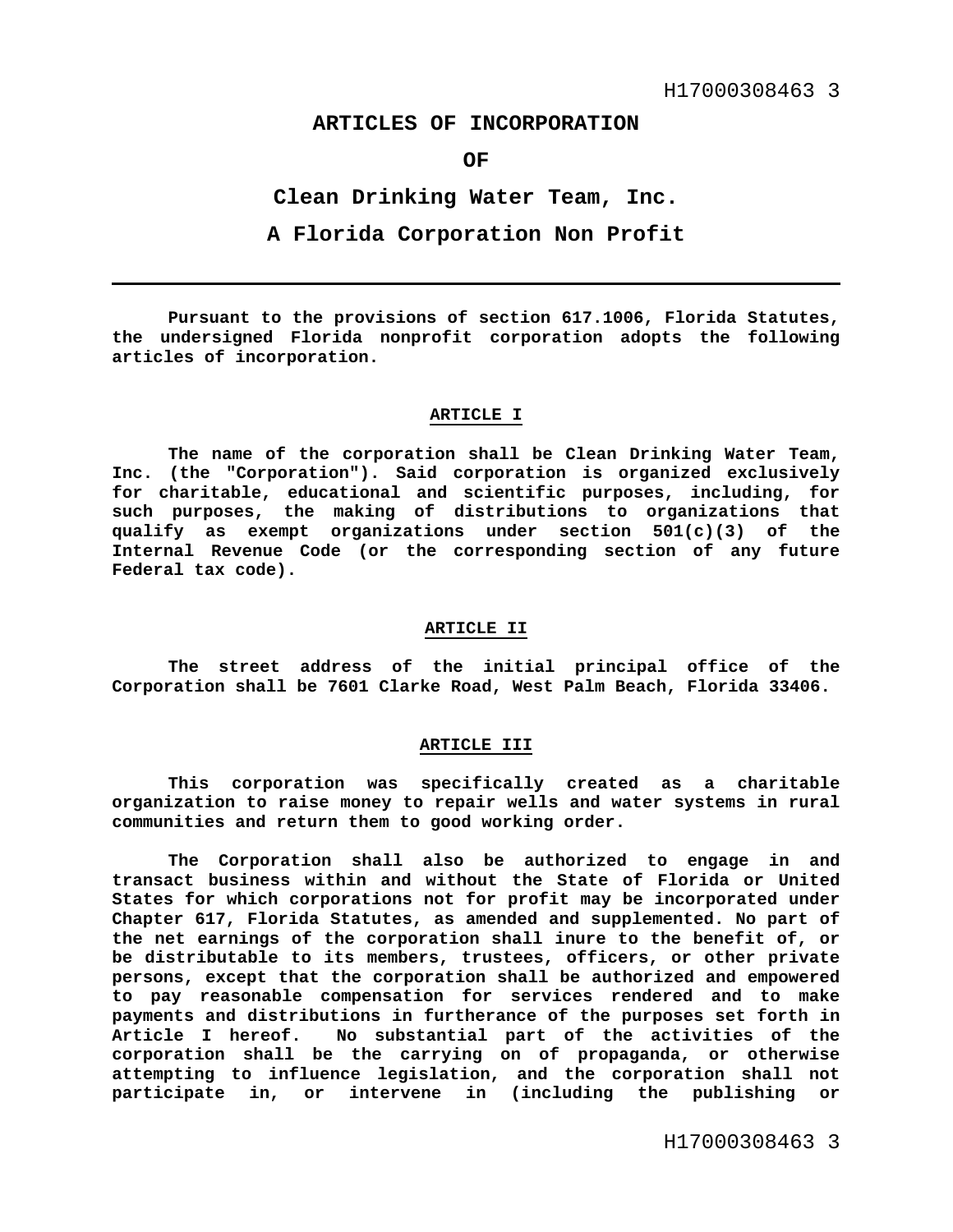## H17000308463 3

**distribution of statements) any political campaign on behalf of or in opposition to any candidate for public office. Notwithstanding any other provision of these articles, this corporation shall not, except to an insubstantial degree, engage in any activities or exercise any powers that are not in furtherance of the purposes of this corporation.**

### **ARTICLE IV**

 **The initial directors and officers shall be as hereinafter designated:** 

> **Director, President Richard R Miessau II 7601 Clarke Road West Palm Beach, Florida 33406**

 **Director, Vice President, Secretary Madhav D Pandey 7601 Clarke Road West Palm Beach, Florida 33406** 

 **Director, Vice President, Treasurer Robert T Brown III 7601 Clarke Road West Palm Beach, Florida 33406** 

**The method of election of directors is as stated in the bylaws.** 

#### **ARTICLE V**

**The Corporation shall have all of the powers conferred upon corporations organized pursuant to the provisions of Chapter 617, Florida Statutes, as amended and supplemented.** 

**Notwithstanding any provision contained in these articles, the corporation is required to distribute its income for each taxable year at the times and in the manner as not to subject the corporation to tax under section 4942 of the Internal Revenue Code. In addition, the Corporation shall not, during any period and to the extent it is a private foundation described in section 509 of the Internal Revenue Code, (a) engage in any act of self-dealing; (b) retain any excess business holdings; (c) make any investments in a manner as to subject the corporation to tax under section 4944 of the Internal Revenue Code; or (d) make any taxable expenditure as defined in section 4945(d) of the Internal Revenue Code.**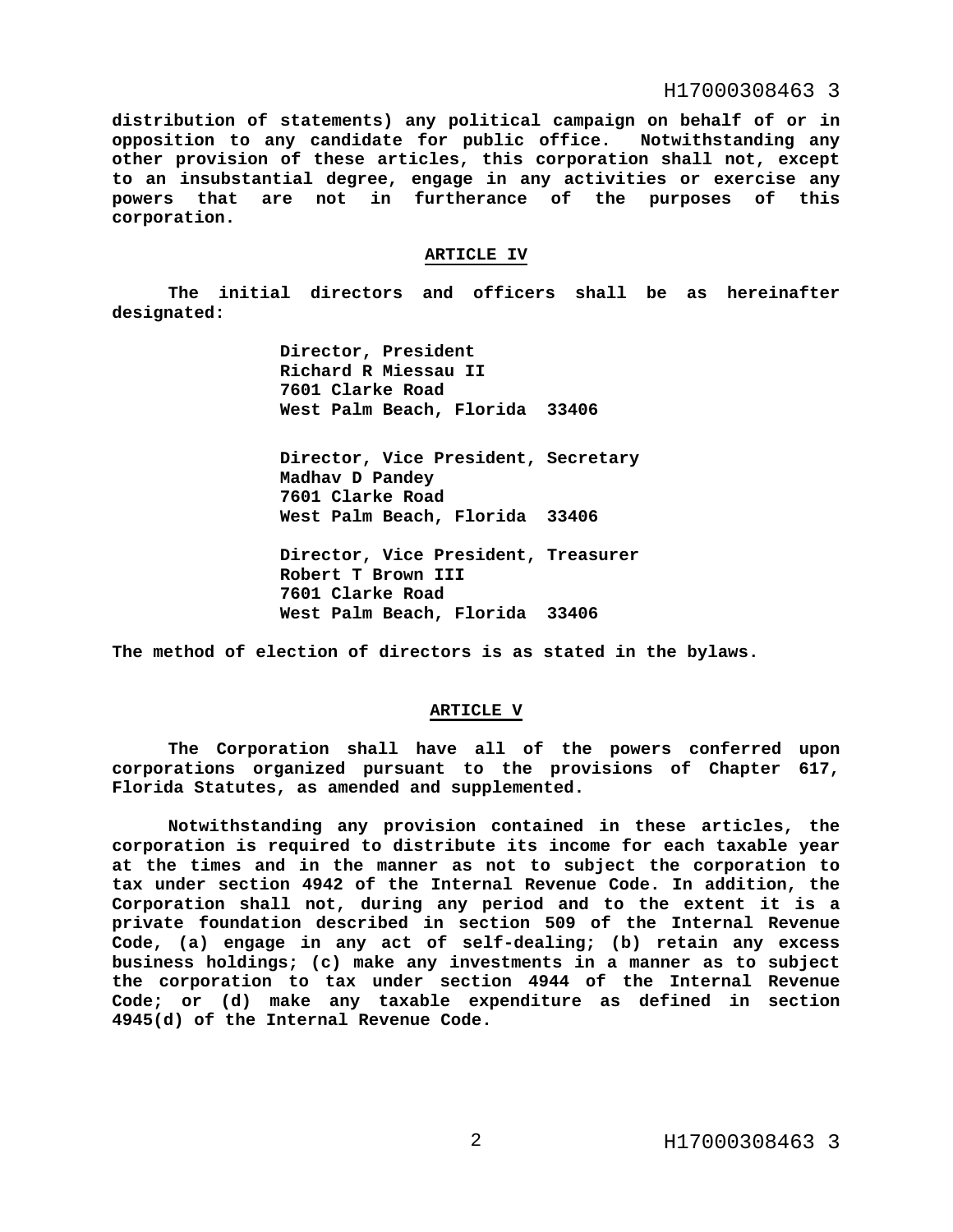H17000308463 3

## **ARTICLE VI**

**The corporation shall be perpetual. Upon the dissolution of the corporation, assets shall be distributed for one or more exempt purposes within the meaning of section 501(c)(3) of the Internal Revenue Code, or the corresponding section of any future federal tax code, or shall be distributed to the federal government, or to a state or local government, for a public purpose. Any such assets not so disposed of shall be disposed of by a Court of Competent Jurisdiction of the county in which the principal office of the corporation is then located, exclusively for such purposes or to such organization or organizations, as said Court shall determine, which are organized and operated exclusively for such purposes.** 

## **ARTICLE VII**

**The street address of the initial registered office of the Corporation is 7601 Clarke Road, West Palm Beach, Florida 33406 and the initial registered agent of the Corporation at that address is Richard R Miessau II.** 

#### **ARTICLE VIII**

**The name and address of the incorporator for the Corporation is: Richard R Miessau II, 7601 Clarke Road, West Palm Beach, Florida 33406.** 

**IN WITNESS WHEREOF, the undersigned incorporator has executed these Articles of Incorporation this 22nd day of November, 2017.** 

**I submit this document and affirm that the facts stated herein are true. I am aware that any false information submitted in a document to the Department of State constitutes a third degree felony as provided for in s.817.155, F.S.** 

 **Richard R Miessau II, Incorporator**